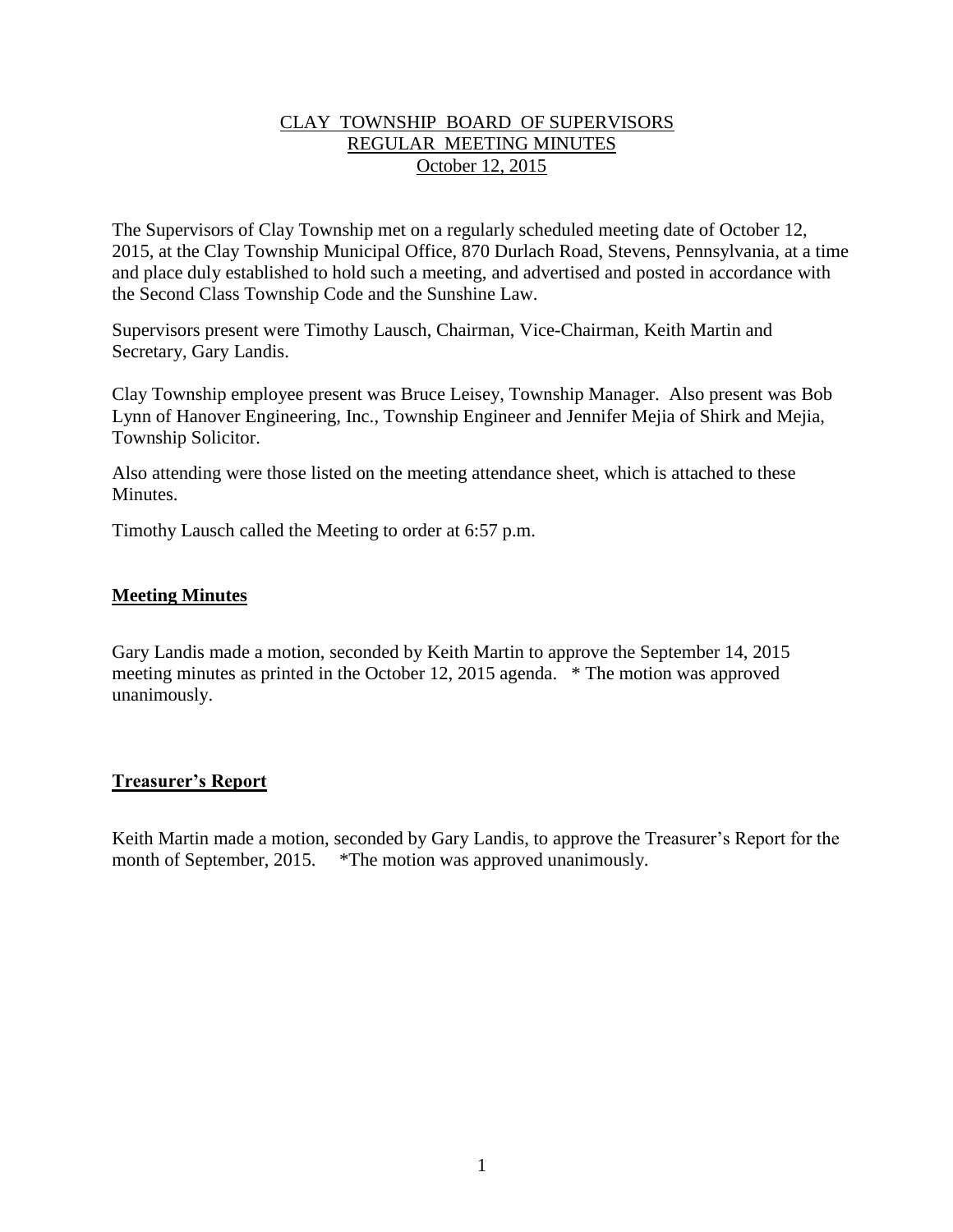# **Visitors**

1. Ephrata Public Library

Penny Talbert, Director ; Ann Small, President and Joan Billet, Board Member were present for the Library. Penny Talbert gave the 3<sup>rd</sup> Quarter update to the Board of Supervisors. Ms. Talbert stated that the State Library Code requires the library to spend \$5.00 per capita in local financial support. The Township currently contributes \$3.33 per capita. Ms. Talbert is requesting the Township to increase their contribution to \$5.00 per capita for a total contribution of \$31,525. Ms. Talbert also stated that the Library is at minimum staffing required by the State due to financial constraints.

Jean Price stated that she is in total support of the work the Library is doing. Penny Talbert stated that the Library has the highest circulation in the County.

No decisions were made at this time.

2. Ephrata Recreation Center

Jim Summers, Director, reviewed the Summer Rec Program with the Board of Supervisors. Mr. Summers stated that the cost is \$32 per registration which has been the same for the last 3 years.

Mr. Summers requested a 2016 contribution in the amount of \$5,760 (180 registrations X \$32).

Mr. Summers also spoke with the Board of Supervisors about the \$500,000 Capital Campaign. He stated that over the last 3 years they have raised \$350,000 in contributions. These funds will be used to replace the roof, new HVAC and to convert to natural gas.

Jean Price stated she supports fundraisers held at the Rec.

No decisions were made at this time.

3. Jean Price, 1390 Forest Hill Road

Jean Price stated that she is happy with the road widening, tree removal, grass planting but she does have concerns with the control of stormwater.

No decisions were made at this time.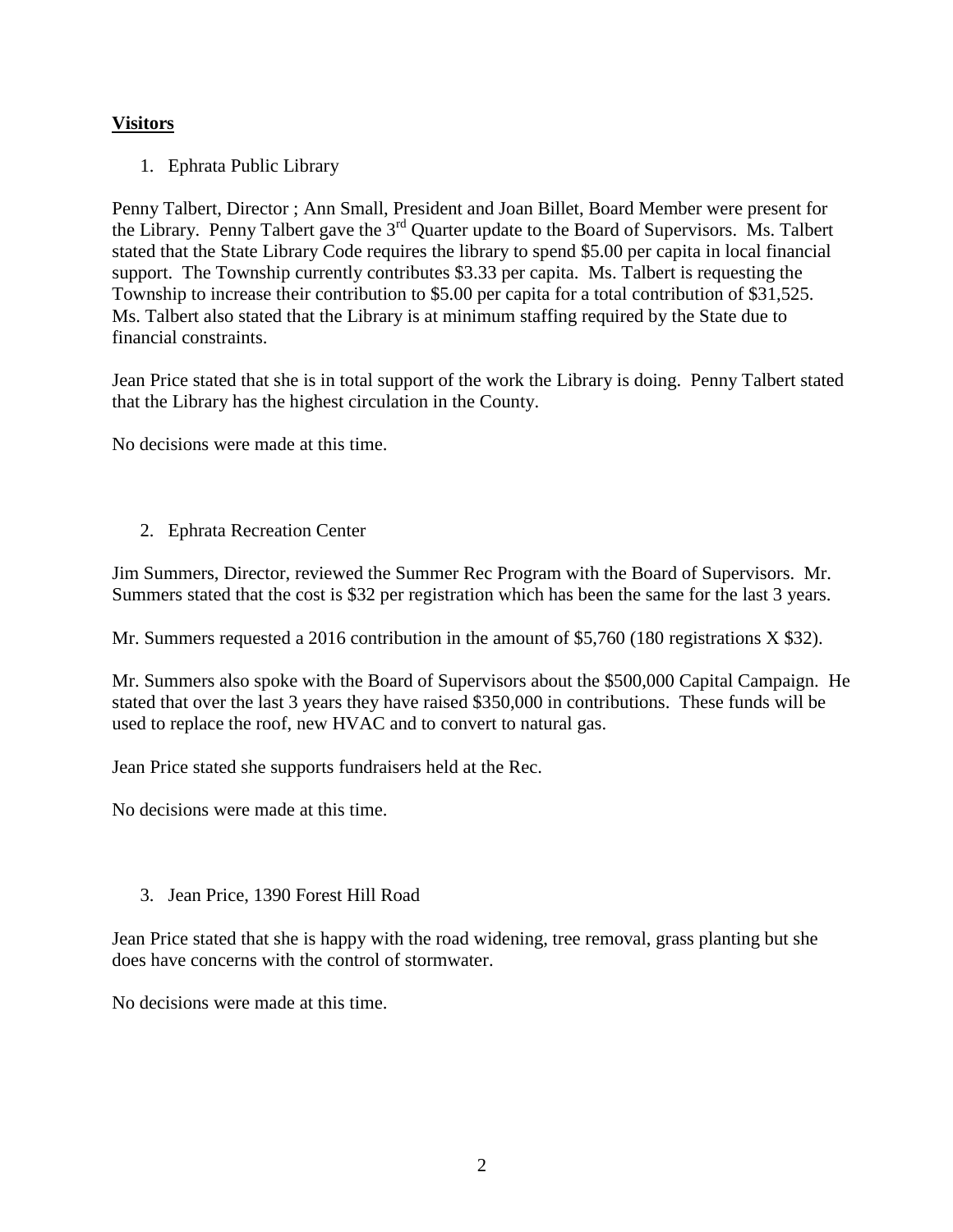4. Lou Katz

Lou Katz discussed concerns he has with the stormwater basin behind his house along Clay School Road. During the last rain storm, there was a person in the basin in a kayak. Mr. Katz inquired whether this is a violation of the Stormwater Management Agreement.

Mr. Katz was advised to address the matter with the Homeowners Association and was also told to contact the Police if he ever observes what he perceives to be a potentially dangerous situation.

# **Engineer's Report**

1. Mike Martin Duck Operation – Permit Agreement/Conditional Approval

Mr. Martin reviewed the plan with the Board of Supervisors. The property is located northeast of W Burkholder Drive, south of its intersection with Rock Road. A duck barn, manure storage facility and associated infrastructure are proposed for this project. All plans and permits have been submitted to the Township.

Keith Martin made a motion, seconded by Gary Landis to approve the following waivers/modifications as per the Hanover Engineering letter dated 10/9/15. \* The motion was unanimously approved.

## Section 303 – Preliminary Plan Application

The applicant is requesting a waiver of the requirement to provide a Preliminary Plan prior to the submission of a Final Plan. The justification provided for the request is that no subdivision of land is proposed, no new streets are proposed and no land or facilities are being offered for dedication to the Township.

# Section 402.A.1 – Plan Scale

The applicant is requesting a modification of the requirement to provide the plan at a scale of 10 feet, 20 feet, 30 feet, 40 feet or 50 feet to the inch. The justification provided is that a scale of 1" = 150' for the overall plan adequately displays the tract of land involved in this project and surrounding area. The applicant used a scale of  $1" = 500'$  for the property plan and feels that the plan adequately displays the tract of land involved with the project. Lastly, the applicant notes a scale of  $1'' = 60'$  was used for all plan of the areas of the proposed improvements.

# Section 402.A.2 – Existing Lot Lines

The applicant is requesting a modification of the requirement to show the existing lot line dimensions in feet and decimals and bearing shown with degrees, minutes and seconds. The justification provided is that the property has been plotted on the plan based on the latest recorded plan as shown per the Lot Add-On Plan and Subdivision Plan by Diehm & Sons. Also, the applicant notes there is not dedication proposed, subdivision of land, or establishment of a lot area with the project. The request also states the proposed operation is to be constructed in the middle of the property and is not proposed against any building setback lines or property lines.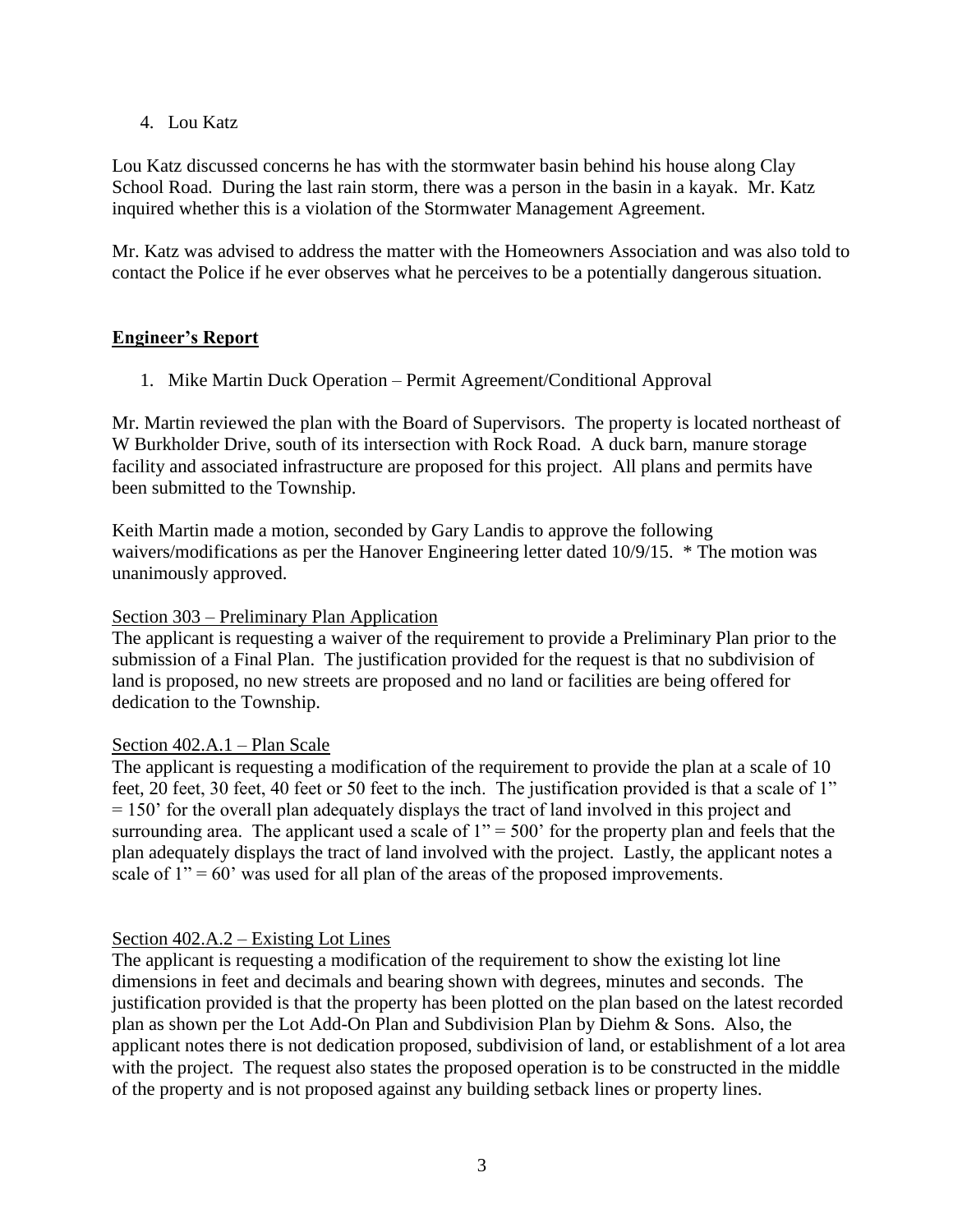## Section 402.A.3 – Error of Closure

The applicant is requesting a modification of the requirement for survey shall not have an error of closure greater than one (1) foot in ten thousand (10,000) feet. The justifications provided include that the property has been plotted on the plan based on the latest recorded plan as prepared by Diehm & Sons. The project does not propose any dedication, subdivision of land, or establishment of a lot area. Lastly, the proposed operation is to be constructed in the middle of the property and is not proposed against any building setback lines or property lines.

### Section 402.B.9 – Lot Line Markers

The applicant is requesting a waiver of the requirement to show the location of existing lot line markers along the perimeter of the entire existing tract. The justification provided is that the property has been plotted on the plan based on the latest recorded plan as shown by the lot add-on and subdivision plans prepared by Diehm & Sons, Inc. Secondly, the project does not propose any dedication, subdivision of land or establishment of a lot area. The proposed operation is to be constructed in the middle of the property and is not proposed against any building setback lines or property lines. Lastly, the tract of land is large and it would be very costly to survey the entire property to develop less than 15% of the site.

## Section 403.E.4.f – Land Development Agreement

The applicant is requesting a waiver of the requirement to provide a Land Development Agreement. The justification provided is that the proposed operation is limited to the construction of one (1) duck house and does not seem to meet the criteria to be required to comply with this section based on the nature of the project. It is noted that there is no dedication proposed, subdivision of land, or establishment of lot area with this project. The operation is also complaint with all federal, state and local regulations associated with animal husbandry. And NPDES permit application has been submitted for the operation to show compliance with environmental regulations. The applicant notes that no employees are required to operate the proposed duck operation.

## Section 602.K and 602.K.2 – Street Right-of-Way Widths

The applicant is requesting a deferral of the requirements to provide a 60-foot right-of-way for local streets, which would result in the dedication of an additional five (5) feet of right-of-way to come into compliance with the current Subdivision and Land Development Ordinance. The justification provided is that the proposed operation is limited to the construction of one (1) duck house. The applicant notes that there is no dedication proposed, subdivision of land, or establishment of a lot area with this project.

## Section 602.K.3.b – Improvement of Existing Streets and Intersections

The applicant is requesting a deferral of the requirement to improve the existing roadside along the limits of the property to the minimum standards of the Ordinance. The justification provided is the proposed operation is limited to the construction of one (1) duck house. The applicant notes that there is no dedication proposed, subdivision of land, or establishment of a lot area with this project. The applicant also notes that there are no proposed roadway improvements associated with this project.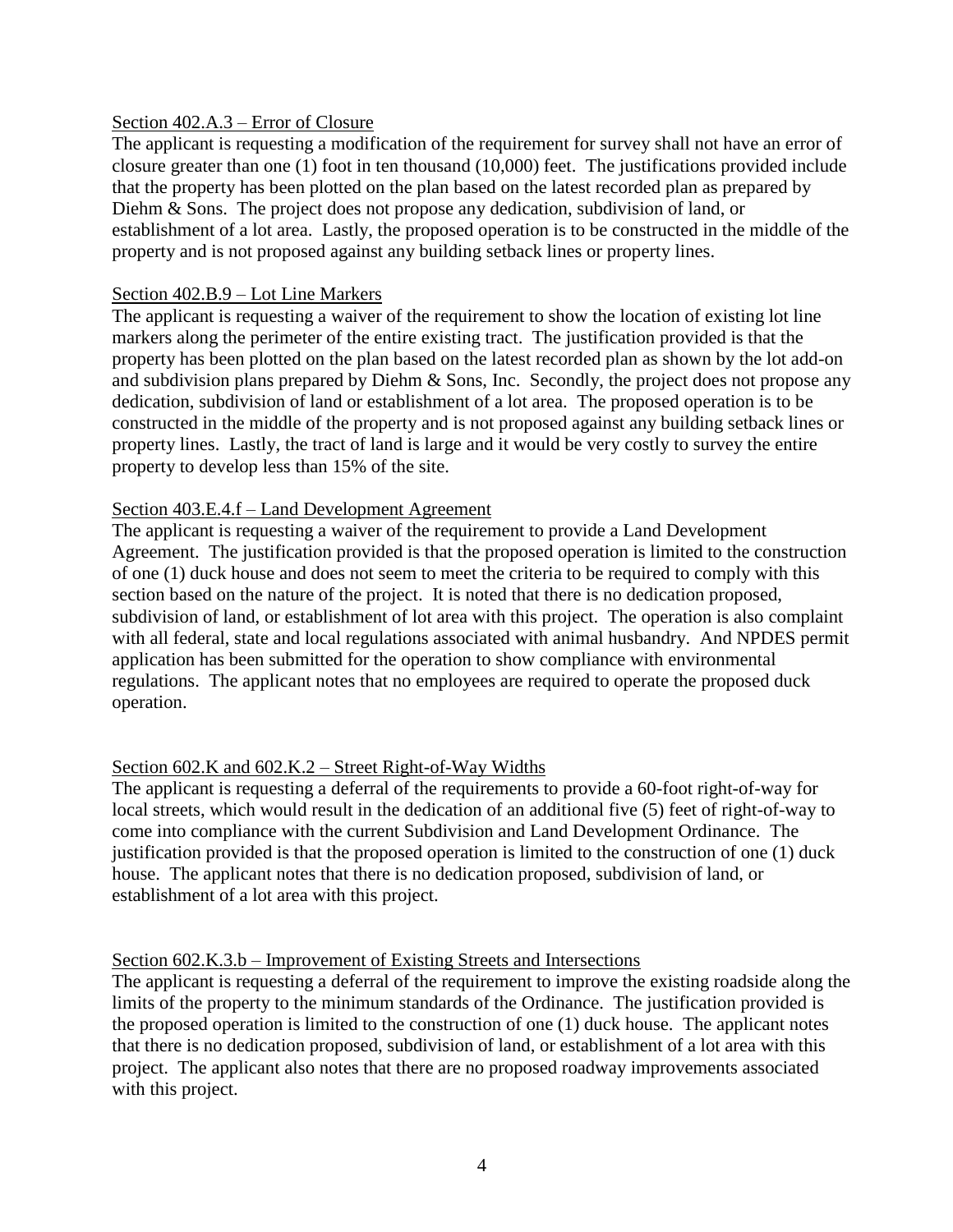### Section 602.U.4 – Maximum Driveway width at the Right-Of-Way

The applicant is requesting a modification of the requirement to provide a minimum driveway width of 10 feet and a maximum width of 30 feet within the limits of the right-of-way. The applicant is providing approximately a 48 foot width at the proposed right-of-way limits. The justification provided is that the existing driveway entrance from West Burkholder Drive needed to have additional taper widening to allow for adequate access for the anticipated truck movements.

### Stormwater Management

## Section 11-306 – Riparian Corridor Easement Width

The applicant is requesting a modification of the requirement for riparian corridor easement widths to be measured the greater of the limit of the 100-year floodplain or 35-feet from the top of the stream bank (on each side). The justification provided is that the applicant is participating in the CREP program and will be providing planting and fencing at a minimum 35 feet from the top of the bank of the U.N.T. to Middle Creek on both sides. Due to the expanse of the 100-year floodplain for the U.N.T. to Middle Creed, it is requested that the width of the riparian corridor easement be reduced from the limit of the 100-year floodplain to what is identified as the "Riparian Corridor Easement" shown on Sheet 206. A minimum width of 35 feet from the top of the bank of the U.N.T. to Middle Creek will be provided. The remainder of the 100-year floodplain will continue to be used as pasture. The applicant notes that building in the floodplain is prohibited; therefore, no further obstructions will be constructed within the 100-year floodplain. The following note has been included on the land development plan: "Proposed vegetation shall be protected and maintained within the riparian corridor easement. Whenever practical, invasive vegetation shall be actively removed. Proposed vegetation shall be planted within native trees, shrubs and other vegetation to create a diverse native plant community appropriate to the intended ecological context of the site".

## Stormwater Management

Section 307.A.2 – 5:1 Slopes for Above Ground Storage Facilities & Fencing

The applicant is requesting a modification of the requirement that above ground storage facilities without restricted access shall have side slopes no greater than 5:1 or the basins shall be protected by fencing. The justifications provided are that some of the interior slopes of the proposed basin will be 3:1 to provide adequate infiltration area as required per loading ration requirements set forth in the Ordinance. It is noted that Basin A provides an accessible 5:1 interior slope at the east end of the basin. Basin B provides a maximum 5:1 slope from the driveway down to the bottom of the infiltration facility. The applicant also notes that the storage depth of the proposed basin will be 2.0 and 2.5 feet at the riser pipe crest and emergency spillway elevations, respectively. The maximum water depth in the proposed Basin A is 1.22 feet and Basin B is 1.16 feet during the 100-year, 24-hour storm. The applicant also indicates that the proposed stormwater facilities are privately owned and maintained and are not dedicated to the public.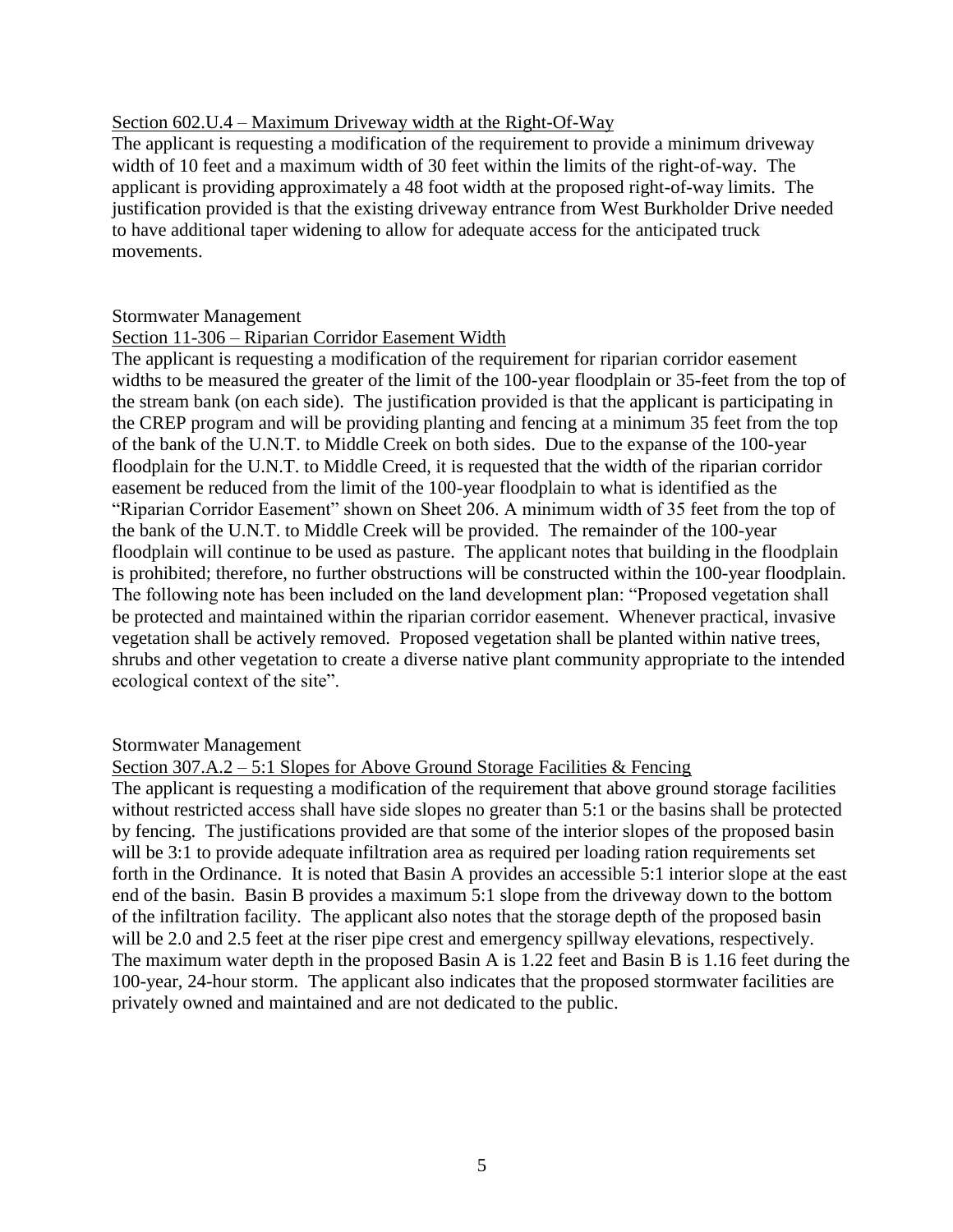#### Stormwater Management

Section 307.A.12 – Type D-W Endwall, D Endwall or Riser Box Outlet Structures The applicant is requesting a modification of the requirement to provide a Type D-W Endwall or Riser Box Outlet Structure for facilities with a depth of two (2) or greater. The applicant is proposing to use a HDPE pipe riser with control orifices connected to an HDPE outlet pipe. The drainage area to Basin A is 2.83 acres and the drainage area to Basin B is 5.91 acres, the applicant feels that a large outlet is not necessary for the contributing drainage area. Lastly, the proposed basin will be owned and maintained by the landowner and is not offered for dedication to the Township. The applicant notes the riser pipe has been noted to be made of U.V. resistant material.

## Stormwater Management

Section 11-307.A.14 – Reinforced Concrete and Stainless Steel Discharge Control Devices The applicant is requesting a modification of the requirement that all discharge control devices with appurtenances shall be made of reinforced concrete and stainless steel. The applicant is proposing the basin outlet structures to be HDPE. The drainage area to Basin A is 2.83 acres, while the drainage area to Basin B is 5.91 acres. The applicant feels a large structure is not necessary. The proposed HDPE riser pipe base will be set in concrete to prevent floatation. The applicant notes the proposed basins will be owned and maintained by the landowner and is not offered for dedication to the Township. The applicant notes the riser pipe has been noted to be made of U.V. resistant material.

## Stormwater Management

Section  $11-307.B.1.b(2) - 5:1$  Slopes for Above Ground Storage Facilities

The applicant is requesting a modification of the requirement that aboveground storage facilities with a depth of two  $(2')$  to eight feet  $(8')$  provide a maximum interior side slope of 5:1. The justification provided is some of the side slope will be 3:1 to provide adequate infiltration area as required per loading ration requirements. Basin A provides an accessible 5:1 interior slope at the east end of the basin. Basin B provides a maximum 5:1 slope from the driveway down to the bottom of the infiltration facility. Lastly, the applicant notes the storage depth of the proposed basin will be 2.0 feet and 2.5 feet at the riser pipe crest and emergency spillway elevations the maximum water depth in the proposed Basin A is 1.22 feet and in Basin B is 1.16 feet during the 100-year storm.

## Stormwater Management

## Section 11-503.A.4 – Plan Scale

The applicant is requesting a modification of the requirement to provide the plan at a scale of 10 feet, 20 feet, 30 feet, 40 feet or 50 feet to the inch. The justification provided is that a scale of 1" = 150' for the overall plan adequately displays the tract of land involved in this project and surrounding area. The applicant used a scale of  $1" = 500'$  for the property plan and feels that the plan adequately displays the tract of land involved with the project. Lastly, the applicant notes a scale of  $1" = 60'$  was used for all plan of the area of the proposed improvements.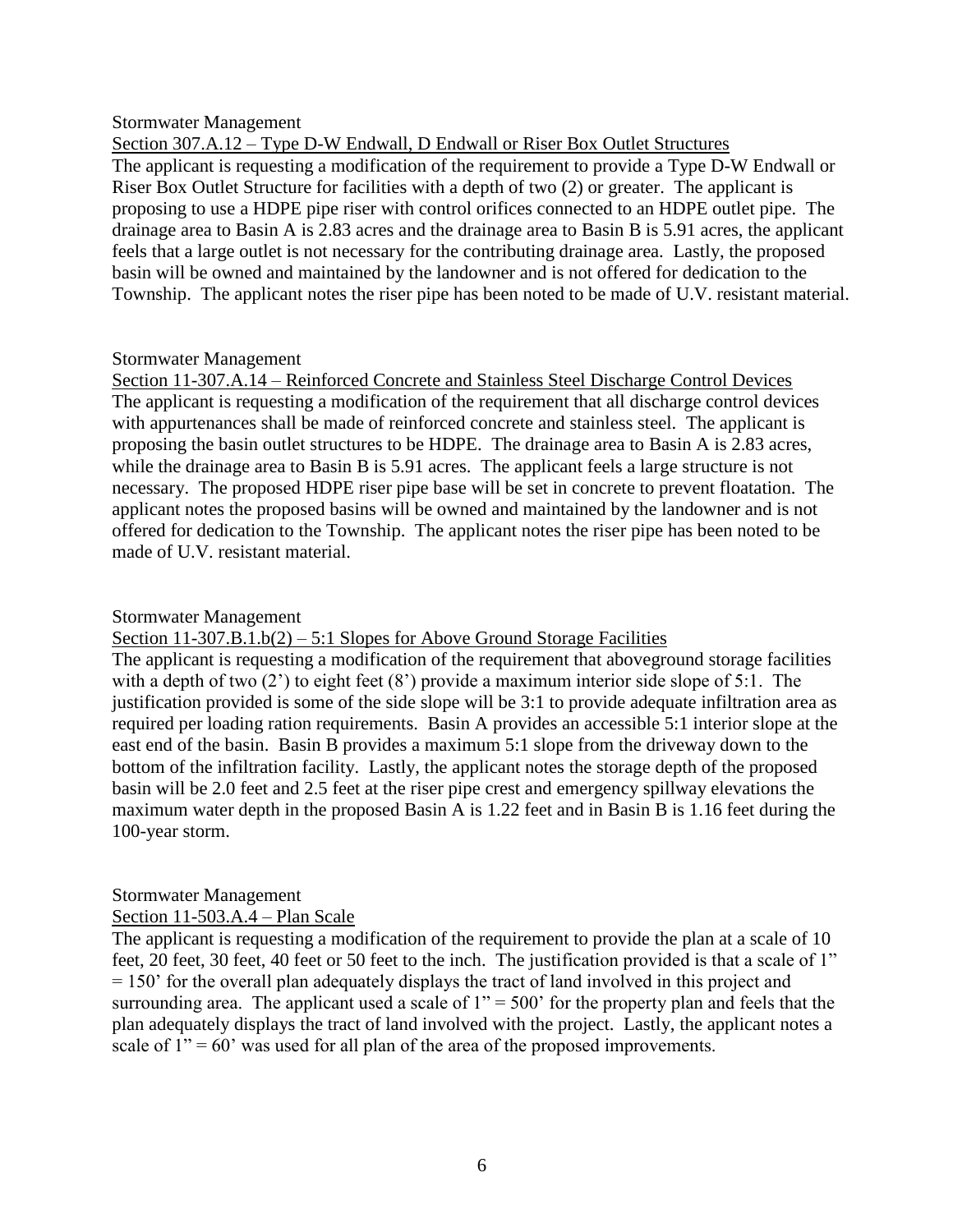Gary Landis made a motion, seconded by Keith Martin to approve financial security in the amount of \$101,377.68, Stormwater Management Agreement, Memorandum of Understanding, Riparian Corridor Agreement and Permit Agreement. \* The motion was unanimously approved.

Gary Landis made a motion, seconded by Keith Martin to grant conditional approval of the plan contingent on compliance with the Hanover Engineering letter dated 10/9/2015 and submittal of revised plan cover sheet with modifications. \* The motion was unanimously approved.

2. Bethany Gardens – Street Dedication

It was discussed that some of the sidewalks in Bethany Gardens seem to have be repaired, but not in an acceptable way. The Township Engineer will notify the Developer.

This item was tabled until the November meeting.

The Developer also needs to submit signed Agreements to the Township.

3. Clay School Apartments – Time Extension Request

Keith Martin made a motion, seconded by Gary Landis to approve the 120 day time extension request for the plan. The new plan deadline is 2/27/16. \* The motion was unanimously approved.

4. Jay Zimmerman – Time Extension Request

Gary Landis made a motion, seconded by Keith Martin to approve the 90 day time extension request for the plan. The new plan deadline is 1/14/16. \* The motion was unanimously approved.

5. Clayton Martin & Sons – Escrow Release Request

Keith Martin made a motion, seconded by Gary Landis to approve a waiver of the "As Built" requirements and release the total escrow in the amount of \$13,988.70. \* The motion was unanimously approved.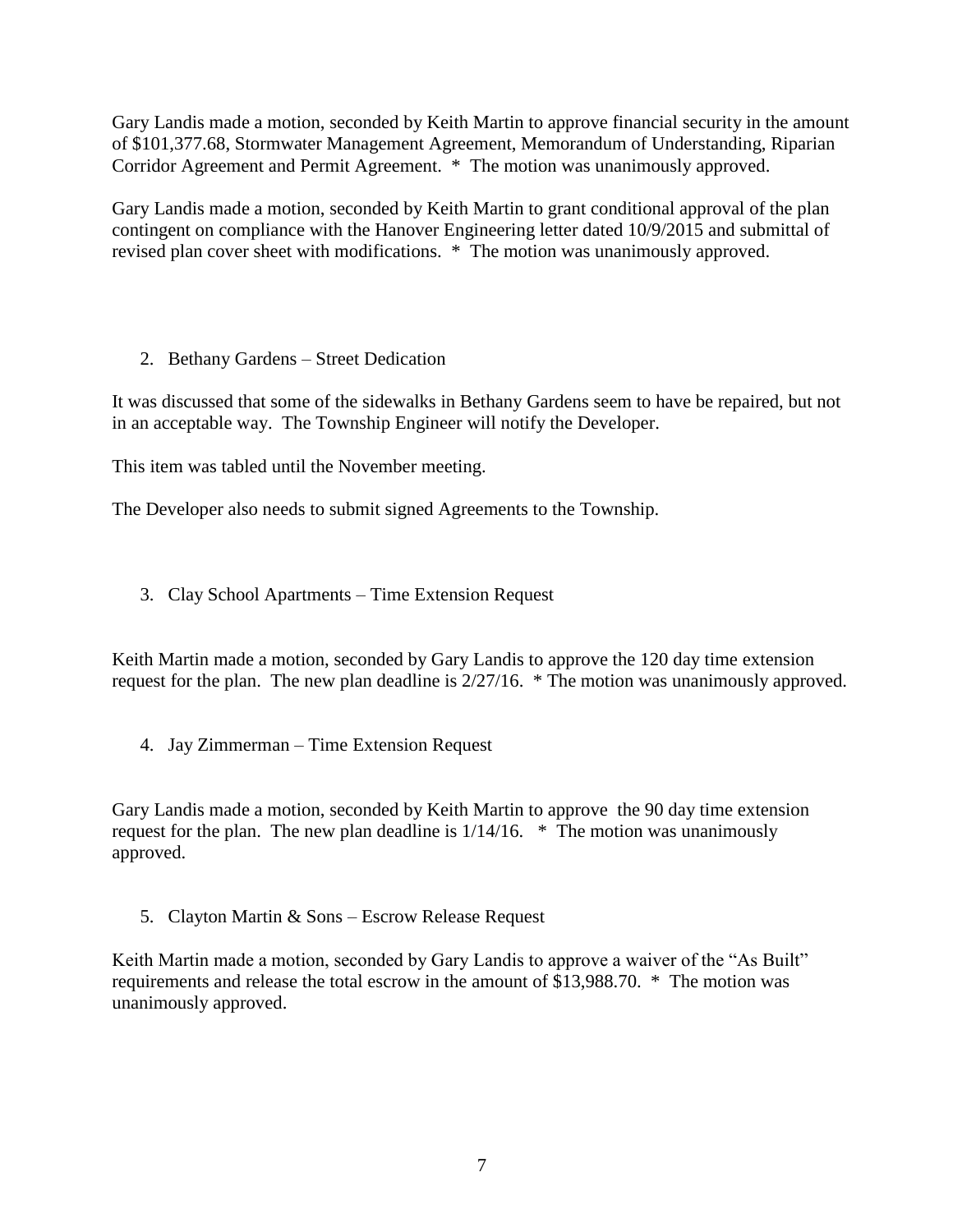6. Request for Payment – Pennsy Supply

Gary Landis made a motion, seconded by Keith Martin to approve Change Order #1 in the amount of \$12,266.76 for additional material needed and approve payment to Pennsy Supply in the amount of \$126,566.33. \* The motion was unanimously approved.

## **Old Business**

1. Request to Replace Pedestrian Markings in Charity Gardens Development

After discussion, Keith Martin made a motion, seconded by Gary Landis to install 2 each 6" straight lines at each intersection in Charity Gardens Development. \* The motion was unanimously approved.

Keith Martin made a motion, seconded by Gary Landis to also replace the stop bar at North Clay Road and West Church Road. \* The motion was unanimously approved.

## **New Business**

1. Real Estate Tax Exoneration for 322 Constitution Drive

After review, Keith Martin made a motion, seconded by Gary Landis to approve the tax exoneration in the amount of 34.14 for Russell & Susan Begly, 322 Constitution Drive, Ephrata. \* The motion was unanimously approved.

## **Executive Session**

Keith Martin made a motion, seconded by Gary Landis to enter into Executive Session at 8:30 PM to discuss Potential Litigation and Personnel Issues. \* The motion was unanimously approved.

Keith Martin made a motion, seconded by Gary Landis to exit Executive Session at 10:30 PM. \* The motion was unanimously approved.

The Board of Supervisors authorized the Township Manager to draft a Six (6) year Lease for the Police Annex and notify NLCRPD of lease increases in 2018 as per the requirement of the current lease agreement.

The Board of Supervisors authorized the Township Manager to send notification to the Developer of Clay School Road Apartments of the issue with some desks being built in the rear yard setbacks.